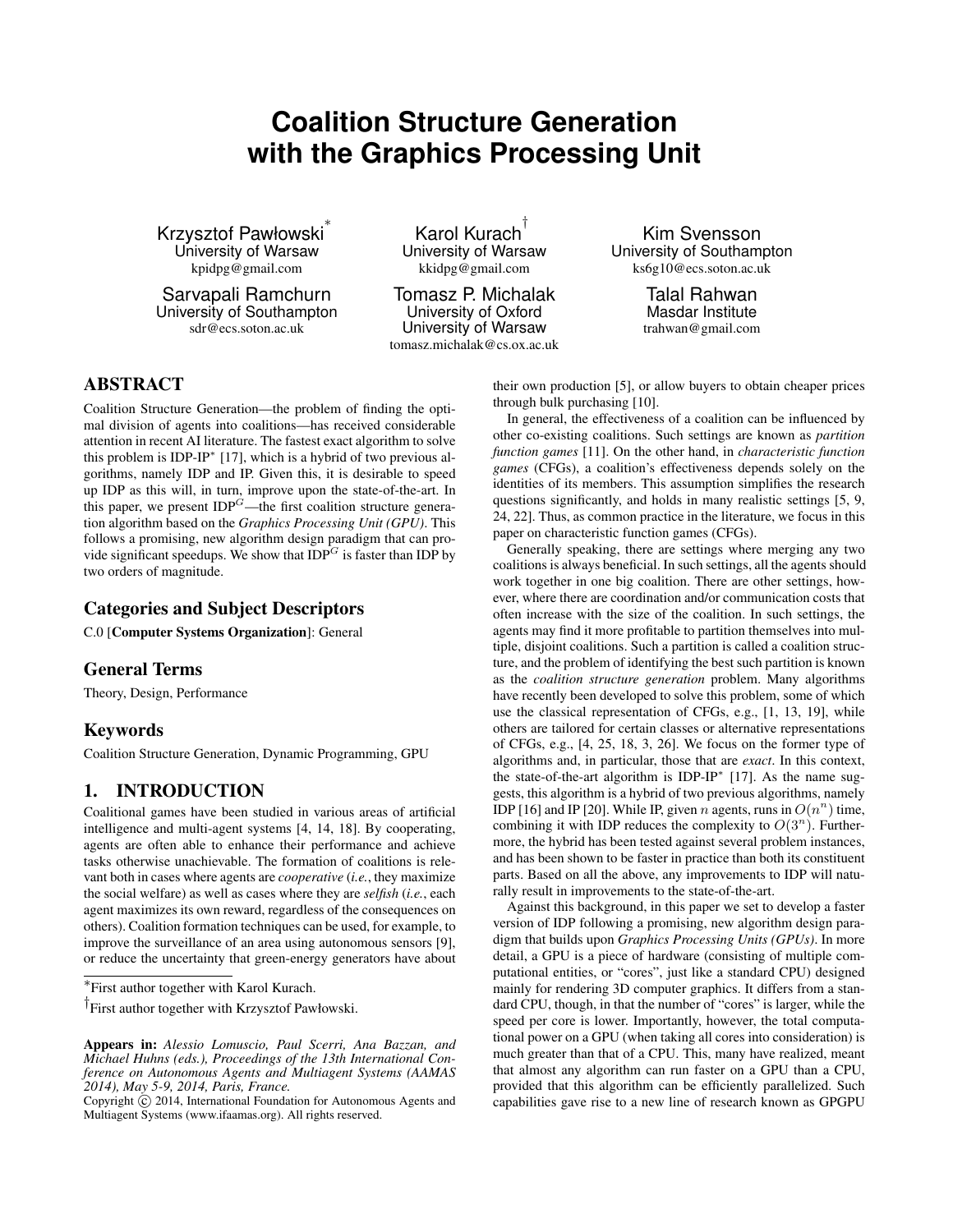(General Purpose computing on the GPU), which studies the science of overcoming the challenges imposed by the transition from traditional CPUs to GPUs. To date, this remains a green field, with many areas yet to be explored, and many widely-used algorithms waiting to be redesigned for GPUs. This line of research spreads over different fields such as artificial intelligence [6, 15], computational biology [8], linear algebra [23], signal processing [28], among others. Speedups of one or even two orders of magnitude are widely reported. Another appealing feature for using GPUs is that its advantage (in terms of total computational power) over CPUs has been growing in recent years [2]. While high-performance alternatives to GPU exist, such as super-computing clusters and fieldprogrammable gate arrays (FPGAs), these are much more expensive at similar performance levels compared to GPUs.

We bring to the attention of the Computational Coalition Formation community some of the desiderata that can significantly enhance the performance when developing GPU algorithms:<sup>1</sup>

- Minimize the number of synchronization points, i.e., the points in the algorithm to which all cores must arrive before the algorithm can proceed. The problem with synchronization points is that they cause delays. This happens when some cores arrive to a synchronization point before others, which means they have to remain idle while waiting for the others. This is inevitable in practice even when the cores have identical computational power, especially if the number of cores is in the hundreds as is the case with GPU (since one core can cause all others to wait).
- Minimize the number of global memory accesses. In a nutshell, a GPU contains a centralized *global memory* that can be shared by different threads. It is by far the largest on a GPU, meaning it is the only option when storing large amounts of data (e.g., the characteristic function table with  $2<sup>n</sup>$  values). However, global memory is slow. Thus, when designing GPU algorithms, one should try and keep global memory accesses to a minimum.
- Maximize the number of threads that are scheduled at the same time. At first glance, when breaking the optimization problem into smaller subproblems that are each solved by a separate thread, it may seem ideal to have as many threads as there are cores on the GPU. However, this could lead to inefficiency due to *memory latency*. In particular, whenever a thread needs to access global memory, the core that is executing that thread would remain idle until memory access is granted. This is precisely why it is more efficient to have as many threads on a single core as possible; it allows the core to switch to a thread while another is waiting to be granted memory access. This optimization is known as *latency hiding*.
- Minimize the number of instructions per "branch". This is due to the way GPUs operate. Basically, cores on a GPU are divided into groups; one group on every *"streaming multiprocessor"*. Whenever cores in the same groups happen to be executing the same line of code simultaneously, the GPU can take advantage of this and speed up the execution.<sup>2</sup> Based

on this, when designing GPU-based algorithms, one should try and have as few instructions as possible in *"branches"*, which in the GPU context mean blocks of code, execution of which depends on conditional instruction such as the "if" instruction. This optimization is known as reducing *warp divergence*.

Against this background, our contributions in this paper can be summarized as follows:

- We develop  $IDP^G$ —the reformulation of IDP for GPUs. This is the first GPU-based algorithm for coalition structure generation.
- We prove that the number of synchronization points in  $IDP^G$ is optimal, i.e., it is not possible to parallelize IDP with a fewer number of such points. We then prove a certain property of IDP, and exploit it when reducing global memory access in  $IDP^G$ .
- We evaluate our algorithm experimentally, and show that it outperforms IDP by two orders of magnitude.

The remainder of the paper is organized as follows. Section 2 provides the necessary background. Section 3 presents  $IDP<sup>G</sup>$ . Section 4 presents empirical evaluations. Section 5 reviews the related work. Finally, Section 6 concludes the paper and outlines future directions.

## 2. BACKGROUND

In this section we formally state the coalition structure generation problem, and then describe IDP—which stands for Improved Dynamic Programming—since we will build on it later on in the paper.

Let  $A = \{a_1, \ldots, a_n\}$  denote the set of n agents. We focus on characteristic function games, where the efficiency of any coalition,  $C \subseteq A$ , is represented by a real number, known as *the value of* C, and denoted by  $v(C)$ . Formally,  $v: 2^A \rightarrow \mathbb{R}$ . Now, let  $\Pi^A$  be the set of possible coalition structures (i.e., partitions over  $A$ ) and, for any coalition structure CS, let V (CS) denote the *value* of CS, where:  $V(CS) = \sum_{C \in CS} v(C)$ . Furthermore, let  $CS^*$  denote an *optimal* coalition structure. That is,  $CS^* \in \arg \max_{CS \in \Pi^A} V(CS)$ . The coalition structure generation problem is then the problem of finding one such  $CS^*$ .

Now, we turn our attention to IDP. To help the reader understand how it works, we need to first explain a preliminary version of this algorithm, called DP [27]—which stands for Dynamic Programming; this is basically the first dynamic programming algorithm proposed to solve the coalition structure generation problem. Before we can explain how the DP algorithm works, we need to introduce some additional definitions. More specifically, we will refer to any set of disjoint coalitions as a *"partition"*, denoted P. Only when such a partition contains all agents will we use the term *"coalition structure"*. Now, for any coalition  $C \subseteq A$ , let  $\Pi^C$  be the set of possible *partitions of* C, where a partition  $P =$  $\{P_1, \dots, P_{|P|}\} \in \Pi^C$  is a set of disjoint coalitions of which the union equals  $C$ . In the same way that we defined the value of a coalition structure, we now define the *value of a partition*. Formally, let  $V(P) = \sum_{P_i \in P} v(P_i)$  be the value of partition P. Now, let  $f(C)$  be the value of the optimal partition of C, i.e.,  $f(C) = \max_{P \in \Pi^C} V(P)$ . Then, DP is based on the following

<sup>&</sup>lt;sup>1</sup>We will be using some standard terms commonly used in research on GPU, and in the documentations of NVIDIA—the world's leading GPU developer: http://docs.nvidia.com

<sup>&</sup>lt;sup>2</sup>This is due to hardware specifications of GPUs. Additional information can be found in NVIDIA's *"CUDA C Best Practice Guide"*, http://docs.nvidia.com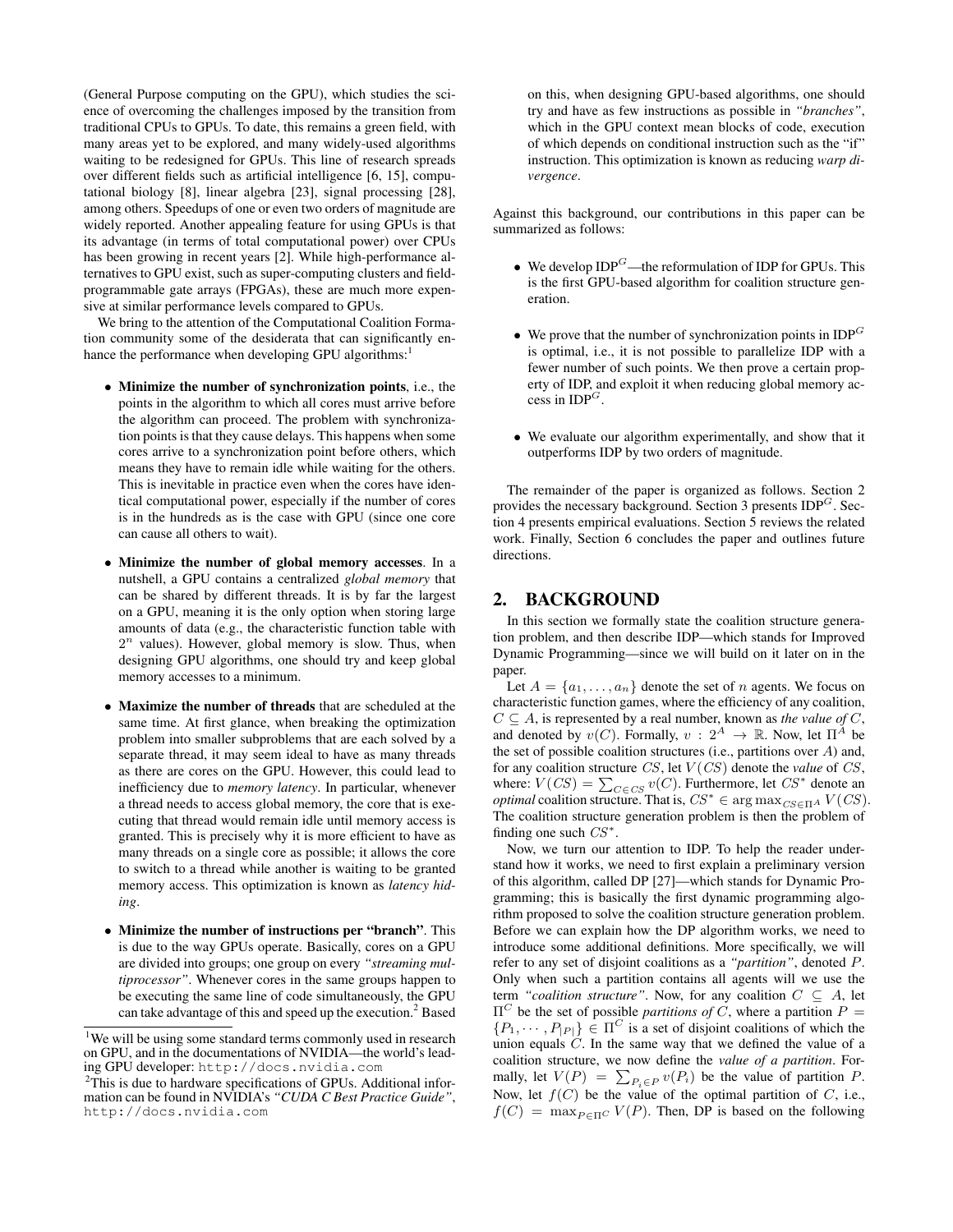| coalition      | evaluations performed to compute $f$                                                                                                                                                                     | optimal split | $\overline{f}$       |
|----------------|----------------------------------------------------------------------------------------------------------------------------------------------------------------------------------------------------------|---------------|----------------------|
| ${1}$          | $V({1})=25$                                                                                                                                                                                              | ${1}$         | 25                   |
| ${2}$          | $V({2})=35$                                                                                                                                                                                              | ${2}$         | 35                   |
| ${3}$          | $V({3})=20$                                                                                                                                                                                              | ${3}$         | 20                   |
| ${4}$          | $V({14})=40$                                                                                                                                                                                             | ${4}$         | 40                   |
| ${1,2}$        | $f({1})+f({2})=60$<br>$V({1,2})=40$                                                                                                                                                                      | ${1}$ ${2}$   | 60                   |
| ${1,3}$        | $V({1,3})=50$<br>$f({1})+f({3})=45$                                                                                                                                                                      | ${1,3}$       | 50                   |
| ${1,4}$        | $V({1,4})=70$<br>$f({1})+f({1})=65$                                                                                                                                                                      | ${1, 4}$      | 70                   |
| ${2, 3}$       | $V({2, 3})=45$<br>$f({2})+f({3})=55$                                                                                                                                                                     | ${2}$ ${3}$   | 55                   |
| ${2, 4}$       | $f({2})+f({4})=75$<br>$V({2, 4})=60$                                                                                                                                                                     | ${2}$ ${4}$   | 75                   |
| ${3, 4}$       | $V({3,4})=70$<br>$f({3})+f({4})=60$                                                                                                                                                                      | ${3, 4}$      | 70                   |
| ${1, 2, 3}$    | $f(\{1\})+f(\{2,3\})=80$<br>$V({1, 2, 3})=75$<br>$f({2})+f({1,3})=85$<br>$f({3})+f({1,2})=80$                                                                                                            | ${1, 2, 3}$   | 75<br><b>DP: 85</b>  |
| ${1, 2, 4}$    | $V({1, 2, 4})=105$<br>$f({1})+f({2,4})=100$<br>$\frac{1}{2}$ +f({1,4}) = 105<br>$f({1,2})=100$                                                                                                           | ${1, 2, 4}$   | 105<br><b>DP:105</b> |
| ${1, 3, 4}$    | $f({1})+f({3,4})=95$<br>$V({1,3,4})=85$<br>$f({3})+f({1,4})=90$<br>$f({4})+f({1,3})=90$                                                                                                                  | ${1, 3, 4}$   | $85$<br>DP:95        |
| ${2, 3, 4}$    | $f({2})+f({3,4})=105$<br>$(v({2, 3, 4})=100)$<br>$f({3})+f({2,4})=95$<br>$f({4})+f({2,3})=95$                                                                                                            | ${2, 3, 4}$   | 100<br><b>DP:105</b> |
| ${1, 2, 3, 4}$ | $f(\{1\})+f(\{2,3,4\})=125$<br>$V(\{1, 2, 3, 4\}) = 120$ <sub>DP; 130</sub><br>$f({2})+f({1,3,4})=120$<br>$f({3})+f({1,2,4})=125$<br>$f(\{4\})+f(\{1,2,3\})=115^{0P;125}$<br>$f(\{1,2\})+f(\{3,4\})=130$ | ${1,2}$ {3,4} | 130                  |
|                | $f({1, 4})+f({2, 3})=125$<br>$f({1,3})+f({2,4})=125$                                                                                                                                                     |               |                      |

Figure 1: IDP vs. DP, given  $A = \{a_1, a_2, a_3, a_4\}$  and function  $v$ as shown in Example 1. Highlighted in green is the path leading to the optimal result. Locally optimal results are highlighted in red. Gray indicates splits that are considered by DP, but not IDP.

recursive formula:

$$
f(C) = \begin{cases} v(C) & \text{if } |C| = 1\\ \max \{v(C), \max_{\{C', C''\} \in \Pi^C} (f(C') + f(C''))\} & \text{otherwise.} \end{cases}
$$

In other words, for any coalition  $C$ , if we know the optimal partition of every strict subset of  $C$ , then we can easily (relatively speaking) find an optimal partition of  $C$ : Instead of examining all partitions in  $P^C$ , it suffices to examine only those containing exactly two coalitions (i.e., examine every  $\{C', C''\} \in \Pi^C$  as in the equation above) and then find one that maximizes  $V(C') + V(C'')$ , denoted  $\{C^*, C^{**}\}.$  Once we have identified  $\{C^*, C^{**}\}.$  the optimal partition of  $C$  can be found straight away; it is the union of the optimal partitions of  $C^*$  and  $C^{**}$ , unless  $v(C) > f(C^*) + f(C^{**})$ , in which case it is  $\{C\}.$ 

Based on the above idea, the DP algorithm iterates over all the coalitions of size 1, and then over all those of size 2, and then size 3, and so on until size  $n$ . For every such coalition  $C$ , it computes  $f(C)$  using the above equation. So, to summarize, let us call every partition containing exactly two coalitions a *"split"*. Then, DP works by evaluating every possible split of every possible coalition, starting with the coalitions of size 2, then moving to those of size 3, and so on until size  $n$ .

**Example 1.** Let  $A = \{a_1, a_2, a_3, a_4\}$  and  $v(\{a_1\}) = 25$ ,  $v(\{a_2\}) =$ 35,  $v({a_3}) = 20, v({a_4}) = 40, v({a_1, a_2}) = 40, v({a_1, a_3}) = 40$ 50*,*  $v({a_1, a_4}) = 70$ ,  $v({a_2, a_3}) = 45$ ,  $v({a_2, a_4}) = 60$ ,  $v({a_3, a_4}) = 70, v({a_1, a_2, a_3}) = 75, v({a_1, a_2, a_4}) = 105,$  $v(\{a_1, a_3, a_4\}) = 85, v(\{a_2, a_3, a_4\}) = 100, v(\{a_1, a_2, a_3, a_4\}) =$ 120*. The splits computed by DP to generate* f *are shown in Figure 1.*

Let us now move back to IDP, the improved version of DP [16]. In particular, the authors showed that certain splits can safely be skipped without losing the guarantee of finding an optimal coalition structure. In particular, they showed that it is sufficient to evaluate the splits that involve partitioning a coalition of size  $c$  into two coalitions of sizes c' and  $c^{\prime\prime}$ , where  $(c^{\prime}, c^{\prime\prime})$  is in:

$$
dep(c) = \left\{ (c', c'') \in \mathbb{N}^2 : (c' \ge c'') \ \land \ (c' + c'' = c) \right\}
$$

$$
\land \ [(c' \le n - c' - c'') \lor (c = n)] \right\}.
$$

Based on this, for any given coalition C such that  $|C| = c$ , IDP only evaluates the splits in  $\Pi^C$  that involve partitioning C into two coalitions of sizes  $c'$  and  $c''$ , where  $(c', c'') \in dep(c)$ . We chose the notation dep as it indicates the *dependencies* between different coalition sizes. Rahwan and Jennings proved that  $dep(c) = \emptyset$  for all  $c \in \left\{ \left\lfloor \frac{2n}{3} \right\rfloor + 1, \ldots, n-1 \right\}$ . However, the link between the value of c and the elements in  $dep(c)$  was not formalized for cases where  $c \leq \left\lfloor \frac{2n}{3} \right\rfloor$ .

Example 2. *Coming back to the example in Figure 1, IDP evaluates no splits of coalitions of size 3. In other words, it evaluates 12 splits less compared to DP.*

## 3. **IDP**<sup>G</sup>

In this section, we present  $IDP<sup>G</sup>$ —a parallelized version of IDP, designed to meet the desiderata outlined in the introduction. The open-source implementation of IDP $G$  is made publicly available  $3$ .

To simplify notation, we will denote by  $c, c', c''$  the cardinalities (i.e., sizes) of coalitions  $C, C', C''$ , respectively. Furthermore, the problem of evaluating every  $\{C', C''\} \in \Pi^C : (c', c'') \in dep(c)$ for a given C will be called the *"subproblem of* C*"*, or simply a *"subproblem"* when there is no risk of confusion. The section is divided as follows.

- Section 3.1 focuses on minimizing the number of synchronization points. In particular, we show how IDP's operations can be parallelized with  $\lceil n/2 \rceil - 1$  synchronization points. We then prove the correctness of the proposed synchronization scheme, and prove it is optimal, that is, it is not possible to parallelize the operation of IDP with a number of synchronization points smaller than  $\lceil n/2 \rceil - 1$ .
- Section 3.2 explains an efficient way for enumerating the subsets of size  $k$  out of a set of size  $n$ . This operation is used to assign a different subproblem to each GPU thread.
- Section 3.3 describes the pseudo codes of IDP<sup>G</sup>.
- Section 3.4 focuses on the other desired properties that we set earlier in the introduction.

#### 3.1 Handling Synchronization Points

In order to parallelize IDP, we need to analyze the dependencies between the different subproblems. Here, our aim is to group the subproblems into *"stages"* that are solved sequentially (i.e., all subproblems in stage 1 are solved first, then all of those in stage 2, then stage 3 and so on). We aim to do this in such a way that guarantees every subproblem is solved before any of its dependents, i.e., guarantees that every subproblem depends solely on subproblems belonging to earlier stages. This way, the dependencies between subproblems are reduced to dependencies between stages. With this, subproblems within the same stage can be computed in parallel without any need for synchronization. To be more precise, synchronization would be needed between stages, but not within a stage.

 ${}^{3}$ For the IDP<sup>G</sup> implementation developed part of this research, see: *https://github.com/idpg/idpg*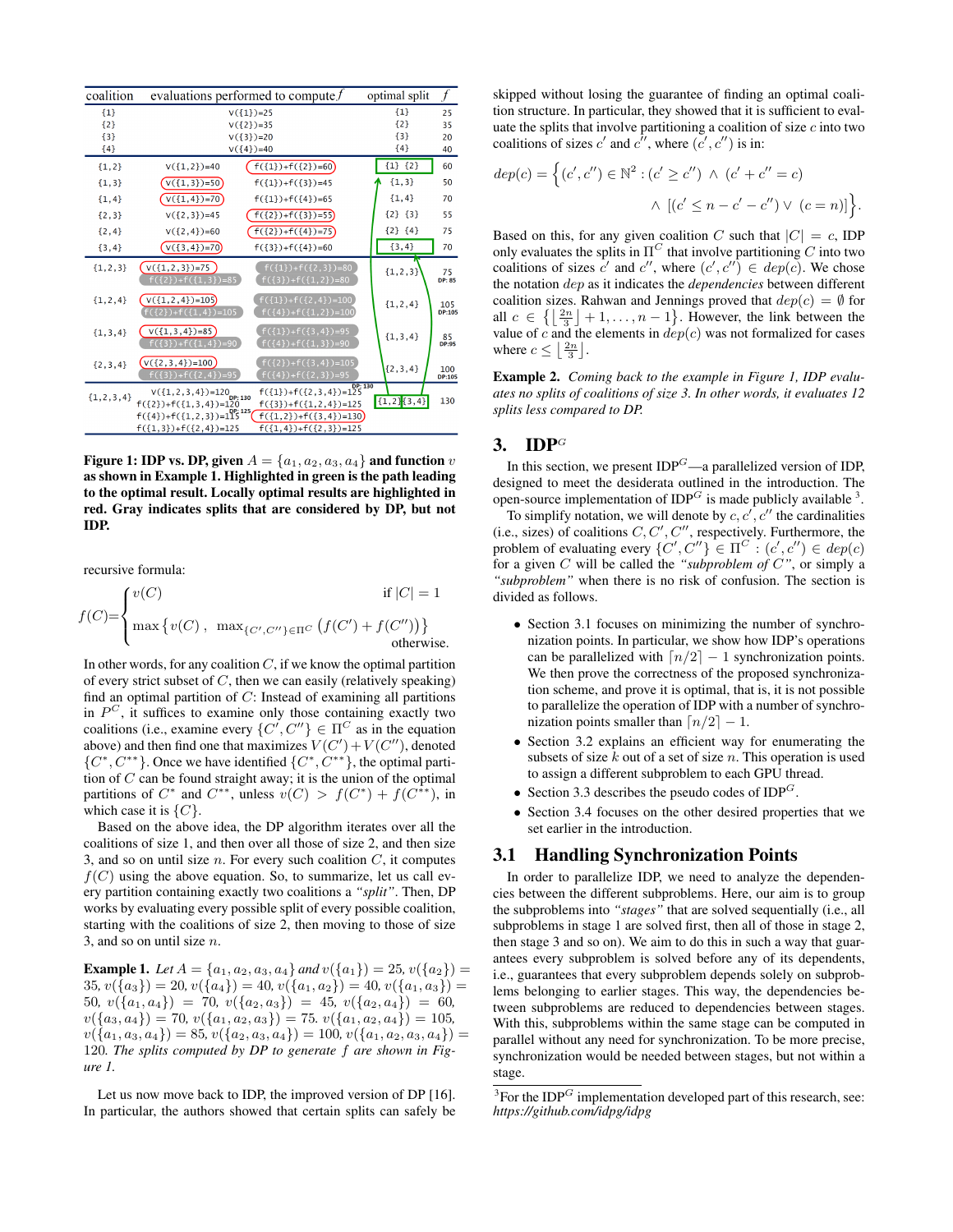| c  | l(c)     | dep(c)                      | ld(c)               |
|----|----------|-----------------------------|---------------------|
|    | $\theta$ |                             |                     |
| 2  | 1        | $\{(1,1)\}\$                | {0}                 |
| 3  | 2        | $\{(2,1)\}\$                | ${0,1}$             |
| 4  | 3        | $\{(2,2),(3,1)\}\$          | $\{0, 1, 2\}$       |
| 5  | 4        | $\{(3,2),(4,1)\}\$          | $\{0, 1, 2, 3\}$    |
| 6  | 4        | $\{(3,3), (4,2)\}\$         | $\{1, 2, 3\}$       |
| 7  | 0        |                             |                     |
| 8  | 0        |                             |                     |
| 9  | 0        |                             | Ø                   |
| 10 | 5        | $\{(5, 5), (6, 4), (7, 3),$ | $\{0, 1, 2, 3, 4\}$ |
|    |          | (8, 2), (9, 1)              |                     |

Table 1: Stage assignments and dependencies for 10 agents

To this end, observe that the definition of  $dep(c)$  implies the following:

$$
(c', c'') \in dep(c) \text{ iff } \begin{cases} 1 \leq c' \leq n-1 \text{ and} \\ c' + c'' = c \text{ and} \\ (c \leq \lfloor \frac{2n}{3} \rfloor \text{ or } c = n) \text{ and} \\ (\lceil \frac{c}{2} \rceil \leq c' \leq n - c \text{ or } c = n). \end{cases} (1)
$$

Based on this, we will show how to group subproblems into stages so as to minimize the number of synchronization points. Specifically, in our algorithm, determining the stage of a given subproblem depends solely on the size of the coalition whose splits are evaluated in that subproblem. More formally, the subproblem of coalition  $C: |C| = c$  is assigned to stage  $l(c)$ , which is defined as follows:

$$
l(c) = \begin{cases} c-1 & \text{if } 1 \le c \le \left\lfloor \frac{n+1}{2} \right\rfloor \\ n-c & \text{if } \left\lceil \frac{n}{2} \right\rceil + 1 \le c \le \left\lfloor \frac{2n}{3} \right\rfloor \\ 0 & \text{if } \left\lceil \frac{2n+1}{3} \right\rceil \le c \le n-1 \\ \left\lceil \frac{n}{2} \right\rceil & \text{if } c=n. \end{cases}
$$
 (2)

Example 3. *Table 1 illustrates how the assignment of subproblems to stages works in practice for a problem with* 10 *agents. The first column, c, denotes the size of the subproblem. The second column,* l(c)*, describes the stage that the subproblem has been assigned to, according to Equation 2. Third column,* dep(c)*, is the set of dependencies as defined by Equation 1. Finally, the last column shows the value of an expression*  $ld(c) = \bigcup \{ \{ l(x), l(y) \} : (x, y) \in dep(c) \},\$ *which is simply a set of stage numbers that the subproblem of* C *depends on, where*  $|C| = c$ . As can be seen, all  $ld(c)$  elements are *smaller than* l(c)*. This basically means we can order the execution according to* l(c) *without violating any dependencies.*

To prove that the above assignment of subproblems to stages is correct, we need to prove that whenever a subproblem depends on another subproblem, the former will always be assigned to an earlier stage compared to the latter. In order to do so, it is sufficient to prove the following theorem:

THEOREM 1. *For every*  $c \in \{1, \ldots, n\}$ , and every  $(c', c'') \in$ dep(c)*, the following holds:*

$$
\left(l(c') < l(c)\right) \text{ and } \left(l(c'') < l(c)\right). \tag{3}
$$

*Proof.* We will prove that (3) holds for each case presented in (2). In particular:

*Case 1:*  $c = n$ *.* 

From (2) we know that:  $l(c) = \left\lceil \frac{n}{2} \right\rceil$ , and that  $l(s) < \left\lceil \frac{n}{2} \right\rceil$  for all  $s \neq n$ . Thus, having  $c' < c$  and  $c'' < c$  imply that  $l(c') < l(c)$  and that  $l(c'') < l(c)$ .

*Case 2:*  $c \leq \left\lfloor \frac{2n}{3} \right\rfloor$  and  $1 \leq c \leq \left\lfloor \frac{n+1}{2} \right\rfloor$ .

From (2) we know that  $l(c) = c - 1$ . Now if  $c = 1$ , then of course  $dep(c) = \emptyset$ . On the other hand, if  $c > 1$ , then  $1 \leq c'$  and  $c'' <$  $c \leq \frac{n+1}{2}$ . Therefore,  $l(c') = c' - 1$  and  $l(c'') = c'' - 1$ . Trivially then,  $l(c') < l(c)$  and  $l(c'') < l(c)$ .

*Case 3:*  $\lceil \frac{n}{2} \rceil + 1 \leq c \leq \lfloor \frac{2n}{3} \rfloor$ .

First, let us deal with c', i.e., let us prove that  $l(c') < l(c)$ . To this end, from (2) we have  $l(c) = n - c$ . Moreover, (1) yields  $c' \leq n - c$  (since obviously  $c' \neq n$ ). Also, since  $\lceil \frac{n}{2} \rceil + 1 \leq c$ , we have  $c' \leq n - (\lceil \frac{n}{2} \rceil + 1) = \lfloor \frac{n}{2} \rfloor - 1 = \lceil \frac{n-2}{2} \rceil \leq \lfloor \frac{n+1}{2} \rfloor$ . Based on this, (2) implies that  $l(c') = c' - 1$ . Moving on,  $c' \leq n - c$ yields  $l(c') \leq n - c - 1$  and therefore  $l(c') < n - c$ . In effect, we have shown that  $l(c') < l(c)$ .

Now, let us deal with c'', i.e., let us prove that  $l(c'') < l(c)$ . To this end, we know from (1) that  $\lceil \frac{c}{2} \rceil \leq c'$ . Based on this,  $-c' \leq -\left\lceil \frac{c}{2} \right\rceil \Rightarrow c - c' \leq c - \left\lceil \frac{c}{2} \right\rceil$ . Now since  $c' + c'' = c$ , we have  $c'' \leq \lfloor \frac{c}{2} \rfloor \leq \lfloor \frac{n}{2} \rfloor \leq \lfloor \frac{n+1}{2} \rfloor$ . This, as well as (2) imply that  $l(c'') = c'' - 1 \leq \left\lfloor \frac{c}{2} \right\rfloor - 1 < \frac{c}{2}$ . From the assumption that  $c \leq \left\lfloor \frac{2n}{3} \right\rfloor$  we get that  $l(c'') < \frac{\left\lfloor \frac{2n}{3} \right\rfloor}{2} \leq \frac{n}{3}$ . This assumption also yields the following:  $-\left\lfloor \frac{2n}{3} \right\rfloor \leq -c \Rightarrow n - \left\lfloor \frac{2n}{3} \right\rfloor$ ſ So yields the following:  $-\left\lfloor \frac{2n}{3} \right\rfloor \leq -c \Rightarrow n - \left\lfloor \frac{2n}{3} \right\rfloor \leq n - c \Rightarrow$ <br> $\frac{n}{3}$  | ≤ l(c). Thus l(c'') <  $\frac{n}{3}$  and  $\left\lceil \frac{n}{3} \right\rceil \leq l(c)$ , which is what we wanted to prove.

 $\Box$ 

(4)

Our synchronization scheme divides the computation into  $\lceil \frac{n}{2} \rceil$  + 1 stages. However, the first stage contains subproblems for coalitions of size 1. This means the algorithm starts from stage 2. Based on this, our synchronization scheme requires exactly  $\lceil \frac{n}{2} \rceil - 1$  synchronization points. Next, we prove that this synchronization scheme is optimal, i.e., IDP cannot be parallelized with a number synchronization points smaller than  $\lceil \frac{n}{2} \rceil - 1$ .

THEOREM 2. *There exists no parallelization scheme that requires less than*  $\lceil \frac{n}{2} \rceil - 1$  *synchronization points.* 

*Proof.* Let  $S = 2^A$  be the set of coalitions (subsets) of a set of agents A. Let  $Dep : S \longrightarrow 2^{S \times S}$  be a function that maps a subproblem (coalition) into a set of its dependants. That is, let:  $(C', C'') \in Dep(C)$  iff IDP evaluates a split of C into  $(C', C'')$ . Furthermore, let  $\rightsquigarrow$  be a binary relation on  $P(A)$  such that:  $C \rightsquigarrow$ D iff  $(C, D \setminus C) \in Dep(D)$ .

To prove that at least  $k$  synchronization points are necessary, it is sufficient to construct a  $(k + 1)$ -element sequence  $C_0, C_1, ..., C_k$ such that

$$
\forall_{i=\{1,\dots,k\}} C_{i-1} \sim C_i \text{ and computation for } C_{i-1} \text{ is needed.}
$$

We construct such a sequence with  $\lceil \frac{n}{2} \rceil$  elements:

 ${a_1, a_2} \rightarrow {a_1, a_2, a_3} \rightarrow ... \rightarrow {a_1, ..., a_{\lfloor \frac{n}{2} \rfloor}} \rightarrow A$ .

Condition (4) is met because we have:

$$
\forall_{i=\{1,\ldots,k\}} (C_{i-1}, C_i \setminus C_{i-1}) \in Dep(C_i),
$$

which follows directly from the definition of  $dep$  in (1). This concludes the proof that there exists a  $(k + 1)$ -element sequence of coalitions that satisfies (4). Every element of the sequence requires a computation and, since it depends on the previous element in the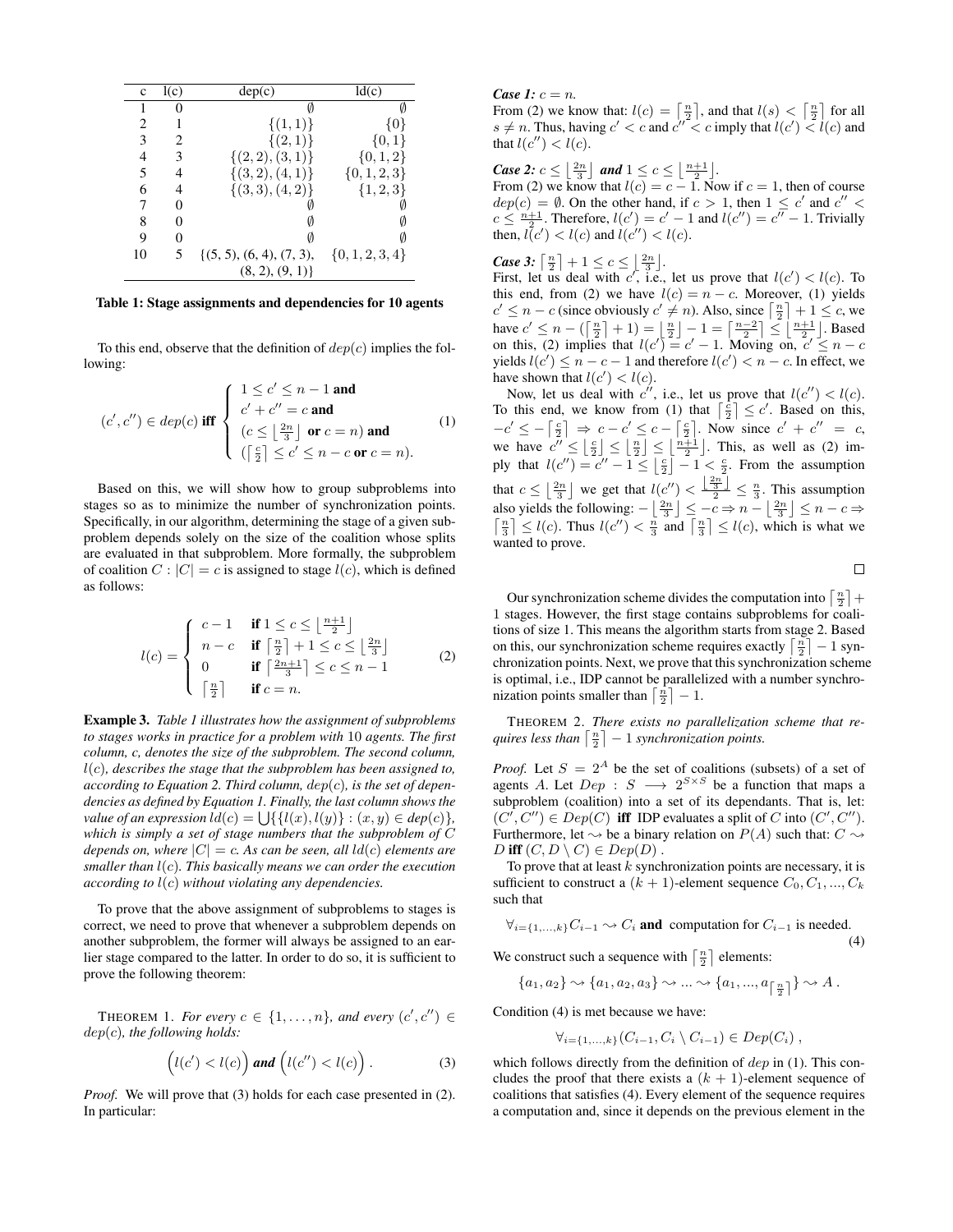|                | <b>Algorithm 1: HOST CODE THAT MANAGES THE GPU</b>                  |
|----------------|---------------------------------------------------------------------|
|                | <b>Input</b> : $f, n$                                               |
|                | <b>Output:</b> $f$                                                  |
|                | 1 Copy f from host to the device;                                   |
|                | 2 for $s \leftarrow 2$ to n do                                      |
| 3              | if $s > \lceil n/2 \rceil$ and $s \neq n$ then                      |
| 4              | continue:                                                           |
| 5              | // Call the GPU code, see Algorithm 2                               |
| 6              | spawn $\binom{n}{s}$ threads on GPU with parameters $(f, n, s)$     |
| $\overline{7}$ | $s' \leftarrow n - s + 1$                                           |
| 8              | <b>if</b> $\neg(2n < 3s'$ and $s' < n$ ) and $s \neq n$ <b>then</b> |
| 9              | // Solve subproblems of size $s'$ in parallel.                      |
| 10             | spawn $\binom{n}{s'}$ extra threads with parameters $(f, n, s')$    |
| 11             | wait for all threads to finish                                      |
|                | 12 Copy $f$ from the device to host;                                |

sequence, it needs to be in a separate stage. Because of that it is not possible to design an algorithm with fewer than  $\lceil \frac{n}{2} \rceil - 1$  synchronization points. Thus,  $IDP<sup>G</sup>$  is optimal in the number of synchronization points.

## **3.2** Computing the  $i^{th}$  subset of size  $k$

In order to support parallel execution, we need to adopt an ordering of the subsets of a given size  $k$  out of the set of  $n$  agents. As we will show later on, such an ordering allows us to distribute all coalitions of a certain size among the different threads. We propose an ordering that we formally define as follows:

Definition 1. *Our ordering of* k*-element subsets, out of a set of* n *elements, is:*

 $X \prec Y$  *iff*  $\exists_i \forall_{j>i} a_i \notin X$  *and*  $a_i \in Y$  *and*  $(a_j \in X$  *iff*  $a_j \in Y)$ *.* 

Now, for any given size  $k \in \{1, \ldots, n\}$ , we need an efficient method to compute the  $i^{th}$  subset according to our ordering. For this purpose, we define the following function (which will be evaluated by every thread to find a subset for which the thread is responsible):

$$
g(n,k,i) = \begin{cases} \n\emptyset & n < 0 \vee k = 0 \\ \n\{a_n\} \cup g(n-1,k-1,i-\binom{n-1}{k}) & k > 0 \wedge i \ge \binom{n-1}{k} \\ \ng(n-1,k,i) & k > 0 \wedge i < \binom{n-k}{k} \n\end{cases}
$$

**Example 4.** All 2-element subsets of 4 agents in order  $\prec$  are:  ${a_1, a_2} \prec {a_1, a_3} \prec {a_2, a_3} \prec {a_1, a_4} \prec {a_2, a_4} \prec$ {a3, a4}*. The first subset calculated by function* g *(i.e., the one at position*  $i = 0$ *) is:*  $g(4, 2, 0) = g(3, 2, 0) = g(2, 2, 0) = \{a_2\} \cup$  $g(1, 1, 0) = {a_1, a_2} ∪ g(0, 0, 0) = {a_1, a_2}$ *. Similarly, the fourth subset in relation*  $\prec$  *(i.e., the one at position i* = 3*) is calculated as follows:*  $g(4, 2, 3) = {a_4} ∪ g(3, 1, 0) = {a_4} ∪ g(2, 1, 0) =$  ${a_4} \cup g(1,1,0) = {a_1,a_4} \cup g(0,0,0) = {a_1,a_4}.$ 

**THEOREM 3.** *The function*  $g(n, k, i)$ *, defined for*  $k \leq n$  *and*  $0 \leq i < \binom{n}{k}$ , returns the *i*-th *k*-element subset (with relation  $\prec$ , 0*-based) from a set of* n *agents.*

*Proof.* We use structural induction.

**Basis:**  $q(0, 0, 0) = \emptyset$ , since there is only one 0-element subset of 0 elements, which is the empty set.

**Inductive step:** Let us assume that  $\forall_{l \leq n-1, j < {n-1 \choose l}} g(n-1, l, j)$ meets Theorem 3, which can be written as  $\forall j' > j} g(n-1, l, j) \prec$  $g(n-1, l, j')$ . We will show that  $\forall_{k \leq n, i < \binom{n}{k}} g(n, k, i)$  also meets Theorem 3 .

| <b>Algorithm 2: CODE THAT IS RUN ON THE GPU</b>                              |                                                                           |  |  |  |
|------------------------------------------------------------------------------|---------------------------------------------------------------------------|--|--|--|
|                                                                              | <b>Input</b> : $f, n, s$                                                  |  |  |  |
|                                                                              | <b>Output:</b> $f$                                                        |  |  |  |
|                                                                              | 1 // Every thread has unique index $\in \{1, \ldots, {n \choose s}\}\$    |  |  |  |
|                                                                              | 2 id $\leftarrow$ compute index of current thread;                        |  |  |  |
| 3 if $id \leq {n \choose s}$ then                                            |                                                                           |  |  |  |
| 4                                                                            | $C \leftarrow q(n,k,id);$                                                 |  |  |  |
| 5 <sup>5</sup>                                                               | // For CheckSplit definition, see Algorithms 3 and 4                      |  |  |  |
| $\mathfrak{C} = \{C'  C' \subset C \text{ and CheckSplit}(n, C', C)\}\$<br>6 |                                                                           |  |  |  |
| 7                                                                            | $x \leftarrow \max\{f[C'] + f[C \setminus C'] : C' \in \mathfrak{C}\}\;;$ |  |  |  |
| 8                                                                            | $f[C] \leftarrow max(f[C], x);$                                           |  |  |  |

Let us consider the result of  $q(n, k, i)$ . If  $k = 0$ , then we know that no more agents can be added, so the only possible result is  $\emptyset$ , which is returned by g. When  $k > 0$  we can either add  $a_n$  (the last agent) or not.

## *Case* 1*:*  $i < {n-1 \choose k}$ .

If  $i < \binom{n-1}{k}$ , we skip agent  $a_n$  because there are  $\binom{n-1}{k}$  subsets of the remaining  $n - 1$  agents that do not have  $a_n$ . All of them are smaller (with relation  $\prec$ ) than any subset that contains  $a_n$ . We return the result of  $g(n-1, k, i)$ , which is correct due to the induction hypothesis.

*Case* 2*:*  $i \geq {n-1 \choose k}$ .

 $\Box$ 

Since we skipped all  $\binom{n-1}{k}$  subsets that do not contain  $a_n$ , we add agent  $a_n$  to the result. Instead of looking at the k-element subset at position i, now we are looking for a  $(k - 1)$ -element subset at position  $i - \binom{n}{k}$  with the remaining  $n - 1$  agents. This set is exactly  $g(n-1, k-1, i-{n-1 \choose k})$ , which can be calculated using the induction hypothesis (since  $i - \binom{n-1}{k} \leq \binom{n-1}{k-1}$ ). Thus, the final result is  $\{a_n\} \cup g(n-1, k-1, i - \binom{n-1}{k})$ .

Since  $a_n$  is in the result, all subsets returned for  $i \geq \binom{n-1}{k}$  are greater in relation  $\prec$  than subsets from case 1. Also, based on the induction hypothesis:  $\forall i' > i} g(n-1, k-1, i - \binom{n}{k}) \prec g(n-1, k-1)$  $1, i' - \binom{n}{k}$ .

 $\Box$ 

#### 3.3 Pseudo code

The code executed on the host by the CPU is presented in Algorithm 1. First, in line 1, the CPU transfers data from the host to the device (GPU). Then, lines 2 to 11 involve a loop over all  $\lceil n/2 \rceil$  stages. Specifically in this loop, line 3 ensures that no more stages than necessary are considered. In each stage, at least  $\binom{n}{s}$ kernel threads spawn<sup>4</sup> on the device. This is done in line 6. Optionally, lines 7-10 spawn an extra  $\binom{n}{s'}$  threads responsible for solving subproblems of size s', where  $s' \geq \lceil n/2 \rceil$ . All threads execute in parallel on the GPU, while the CPU remains idle at the synchronization point (line 11) until all threads complete. This concludes the processing of a single stage. Finally, after all stages have been processed, the newly-computed  $f$  is copied from the device back to the host (line 12).

Algorithm 2 presents the pseudo code of a single kernel that is executed on the GPU. First, the index of the thread is computed (line 2). At this stage, id represents the index of the current thread in the group of threads responsible for subproblems of size s. Due to rounding up, this may slightly be greater than  $\binom{n}{s}$  (the total number of subproblems in the stage). If that is the case, line 3 ensures

<sup>&</sup>lt;sup>4</sup>The term "spawning" is standard in parallel computing; it simply means creating and starting a new thread.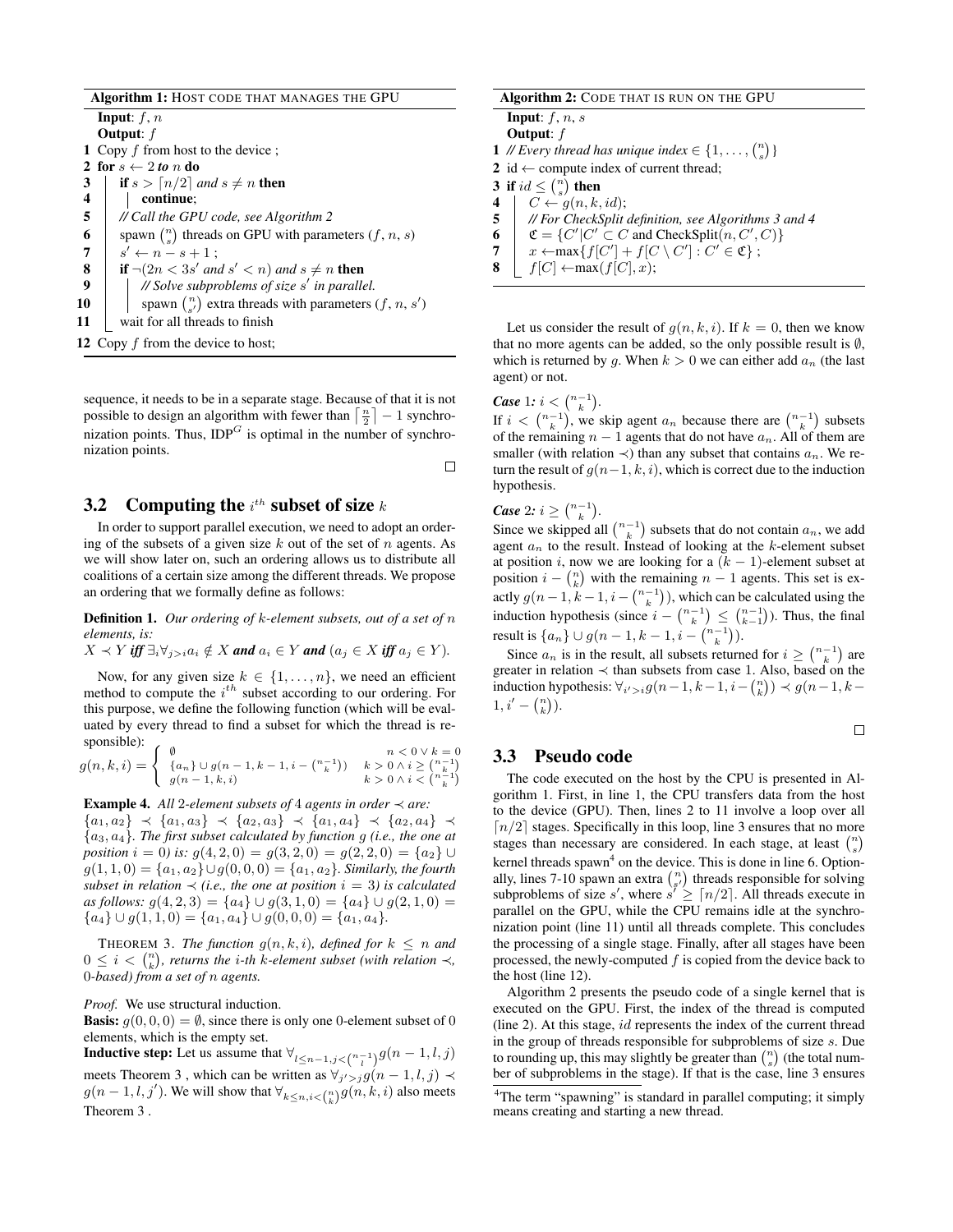| Algorithm 3: CHECKSPLIT CONDITION (SMALL)                                                     |
|-----------------------------------------------------------------------------------------------|
| <b>Input:</b> <i>n</i> , <i>C'</i> , <i>C</i> where $C' \subset C$ and $ C  \leq \frac{n}{2}$ |
| <b>Output:</b> True iff split $(C', C \setminus C')$ should be evaluated                      |
| 1 return $ C'  \geq 1/2 *  C $ ;                                                              |

that no further code will be executed. However, if a thread's id is in the proper range, execution continues from line 4. The algorithm generates a bitmask that represents the id-th k-element subset of an  $n$ -element set and stores it as  $C$ . See Section 3.2 for an explanation of how the  $id$ -th  $k$ -element subset is generated. In the next step, the algorithm finds the best split of  $C$  into two complementary subsets (line 7). If the split is worth more than  $v(C)$ , the entry  $f[C]$ is updated (line 8). Subsets of  $C$  are enumerated efficiently using a constant number of arithmetic operations per split. *CheckSplit* conditions are tested (Algorithms 3 and 4) to determine if a given split should be evaluated. Those important procedures are described in more detail in the following section.

## 3.4 Handling Other Design Requirements

One of the innovations in  $IDP<sup>G</sup>$  is how splits are evaluated. As stated in the desiderata, limiting global memory access is of utmost importance and translates to significant performance gains. In contrast, minimizing the number of executed instructions that do not access global memory is of less importance. To reflect this, while  $IDP^G$  calculates every possible split of every subproblem it analyzes, it only performs an expensive global memory lookup when absolutely necessary. In other words, coalition values stored in global memory are retrieved when it cannot be avoided.

To keep an overhead small, subproblems are enumerated by very fast bitmask operations (as described by [12]). Additionally, for each potential split,  $IDP<sup>G</sup>$  strives to keep the execution cost as low as possible.

In general,  $IDP<sup>G</sup>$  checks the logical conditions (similarly to IDP) to see if a given split should be considered. As it turns out, some of that checks can be avoided due to the following result.

THEOREM 4. All splits of coalitions of size c, where  $|c| \leq \frac{n}{2}$ , *need to be evaluated.*

*Proof.* Recall how Equation (1) specifies when a split is needed.  $IDP<sup>G</sup>$  iterates over all the potential splits that meet the first three cases in the aforementioned equation. The only thing left to prove is that the condition  $c' \leq n - c$  holds, thus making the split necessary. The assumptions in this case are:

- $c \leq \frac{n}{2}$  (Theorem 4 assumption) **and**
- $c' + c'' = c$  (since  $C = C' \cup C''$ ) and
- $1 \leq c' \leq n-1$  (follows from two conditions above) and
- $\lceil \frac{c}{2} \rceil \leq c'$  (because C' is never smaller than C'').

By transforming the above inequalities we get:  $-\frac{n}{2} \leq -c$  and  $c' \leq c \leq \frac{n}{2} = n - \frac{n}{2}$ . Then, by substituting  $-\frac{n}{2}$  we get the desired:  $c' \leq n - c$ . Thus, for coalitions of sizes at most  $\frac{n}{2}$ , the check can be safely avoided – we just proved that the condition is always met and therefore cannot lead to a reduced number of global memory accesses<sup>5</sup>.  $\Box$ 

| Algorithm 4: CHECKSPLIT CONDITION (LARGE) |  |
|-------------------------------------------|--|
|-------------------------------------------|--|

**Input**: *n*, *C'*, *C* where  $C' \subset C$  and  $|C| > \frac{n}{2}$ **Output:** True iff split  $(C', C \setminus C')$  should be evaluated 1 return  $|C'| \geq 1/2 * |C|$  and  $(|C'| \leq n - |C|$  or  $|C| = n$ );



Figure 2: The speedup of  $IDP^G$  over IDP, represented as the ratio between the run time of both algorithms given different numbers of agents.

#### 4. PERFORMANCE EVALUATION

In this section, we benchmark  $IDP<sup>G</sup>$  against IDP to evaluate the effectiveness of using GPUs. We perform our experiments on a PC machine equipped with Intel Pentium G620 (2.60GHz) CPU, 4GB of RAM and the NVIDIA GeForce GTX 660 GPU with 960 cores and 2GB of on-board memory. Our implementation of IDP does not involve any parallelization—it only utilizes a single CPU core.

We randomly generated (based on a uniform distribution) multiple problem instances that vary in the number of agents involved. While we do report the distribution from which the values where sampled, replacing this with any other set of values would not affect the run time. This is because the number of operations performed by  $IDP<sup>G</sup>$  depends solely on the number of agents involved, i.e., it is not influenced by the other factors, such as the value distribution for example.

Given different numbers of agents, Figure 3 shows on a *log scale* the total run time of both IDP and  $IDP^G$  (measured in clock time), while Figure 2 shows the ratio between the two running times. The exact numbers are provided in Table 2. As can be seen,  $IDP<sup>G</sup>$  is significantly faster than IDP. This speedup increases with the number of agents, and reaches two orders of magnitude (110 times faster to be more precise) as soon as the number of agents reaches 28. This is despite the fact that our implementation of IDP is highly optimized. In fact, it is more optimized than Rahwan et al.'s own implementation of IDP. For example, given 27 agents, our implementation took 7.5 hours, while theirs took 2.5 days on a processor with almost identical computational capabilities compared to ours [20].

<sup>5</sup>Compare Algorithms 3 and 4. For larger coalition sizes an extra check is performed as only in that case it can prevent unnecessary global memory accesses.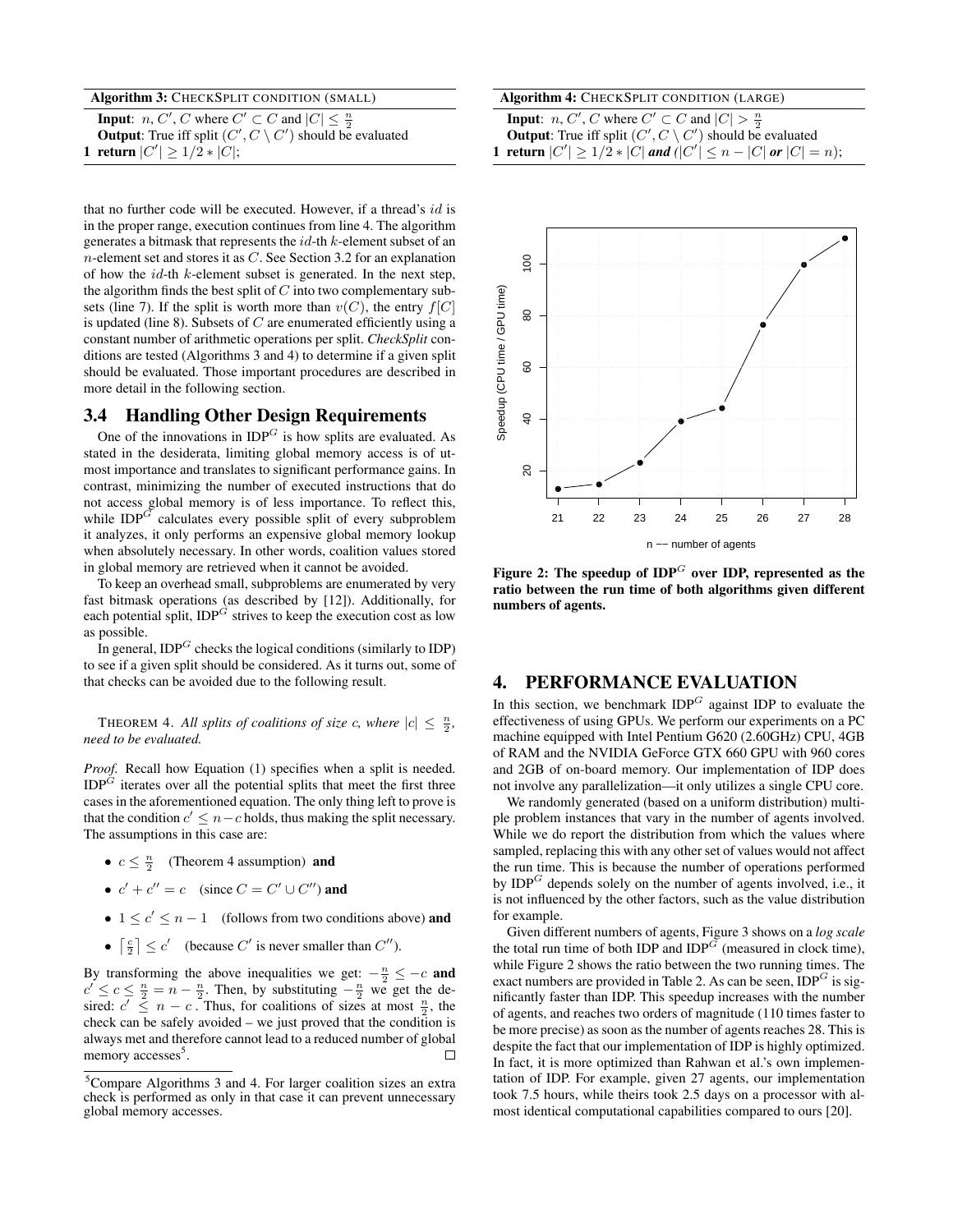| n  | s. points | GPU | <b>CPU</b> | speedup |
|----|-----------|-----|------------|---------|
| 21 | 10        | 1   | 12         | 13      |
| 22 | 11        | 2   | 30         | 15      |
| 23 | 11        | 5   | 117        | 23      |
| 24 | 12        | 12  | 491        | 39      |
| 25 | 12        | 32  | 1439       | 44      |
| 26 | 13        | 84  | 6471       | 77      |
| 27 | 13        | 267 | 26647      | 100     |
| 28 | 14        | 665 | 73260      | 110     |

Table 2: The number of synchronization points of  $\text{IDP}^G$ , running times in seconds of  $IDP^G$  vs  $IDP$  and the speedup factor for different problem sizes.



Figure 3: Running time (measured in seconds) of IDP and  $\mathbf{IDP}^G$ given different numbers of agents. Results are plotted on a *log scale*.

## 5. RELATED WORK

The computational power of GPUs has been utilized with various degrees of success. For instance, for certain computations related to MRI scanners, GPUs provided a speedup factor of 431, while a problem of generating hashes was solved 11 times faster, compared to a CPU [21]. More generally, whenever an algorithm has data-independent sub-routines which may be run concurrently, a GPU will most likely perform better than a CPU. Combining the GPU together with dynamic programming has been used before to solve similar combinatorial optimization problems. Boyer, et al. [7] successfully implemented and solved the knapsack problem with a speedup factor of 26.

Now, turning to the CSG problem, in terms of parallel programming approaches, we note the work of Michalak et. al. [13]. In particular, the authors proposed an algorithm called D-IP—a distributed version of another coalition structure generation algorithm called IP [20]. D-IP incorporates a number of techniques, one of which involves the distribution of the search space among the agents. The implementation was based on 14 dual-core workstations that shared the computational burden. An empirical evaluation over different problem instances showed that D-IP takes around 5% to 10% of the time taken by the centralized IP algorithm. However, the problem with D-IP (as far as GPUs are concerned) is that it requires data to be shared between computational nodes over potentially slow Ethernet links, and also sharing redundant copies of the characteristic function table across those nodes. Furthermore, D-IP inherits the same weaknesses that IP has (compared to IDP and IDP<sup>G</sup>); the worst-case runtime is  $O(n^n)$ , while the worst-case runtime of IDP or IDP<sup>G</sup> is  $O(3^n)$ .

## 6. CONCLUSIONS

Graphics Processing Units (GPUs) promise speedups of several orders of magnitude, but demand re-designing existing algorithms to meet certain requirements imposed by the GPU framework. We bring those challenges to the attention of the Computational Coalition Formation community, and develop  $IDP<sup>G</sup>$ —the first GPU-based coalition structure generation algorithm. Our algorithm is a GPUbased reformulation of a previous algorithm called IDP. We prove a certain property of that previous algorithm, and show how this property can be useful when reducing global memory access. Furthermore, we prove that our algorithm minimizes the number of synchronization points—a property desired in GPU algorithms. Finally, we test our GPU version against the original one, and show that ours is faster by two orders of magnitude. The community can benefit from the open-source implementation, which is made publicly available<sup>6</sup>.

Future directions include developing GPU versions of other coalition structure generation algorithm, such as, IDP-IP<sup>∗</sup> .

#### 7. ACKNOWLEDGMENTS

Tomasz Michalak was supported by the European Research Council under Advanced Grant 291528 ("RACE").

## 8. REFERENCES

- [1] J. Adams and T. Service. Constant factor approximation algorithms for coalition structure generation. *Autonomous Agents and Multi-Agent Systems*, 23(1), 2011.
- [2] M. Arora. *The Architecture and Evolution of CPU-GPU Systems for General Purpose Computing*. Research survey, University of California, San Diego, 2012.
- [3] H. Aziz and B. de Keijzer. Complexity of coalition structure generation. In *AAMAS*, 2011.
- [4] Y. Bachrach and J. S. Rosenschein. Coalitional skill games. In *AAMAS*, 2008.
- [5] E. Bitar, E. Baeyens, P. Khargonekar, K. Poolla, and P. Varaiya. Optimal sharing of quantity risk for a coalition of wind power producers facing nodal prices. In *ACC*, 2012.
- [6] A. Bleiweiss. Gpu accelerated pathfinding. In *Proceedings of the 23rd ACM SIGGRAPH/EUROGRAPHICS*, pages 65–74. Eurographics Association, 2008.
- [7] V. Boyer, D. El Baz, and M. Elkihel. Solving knapsack problems on gpu. *OR*, 39(1), 2012.
- [8] Z. Du, Z. Yin, and D. Bader. A tile-based parallel viterbi algorithm for biological sequence alignment on gpu with cuda. In *IPDPS - IEEE*, pages 1–8. IEEE, 2010.
- [9] R. Glinton, P. Scerri, and K. Sycara. Agent-based sensor coalition formation. In *Information Fusion*, number CMU-RI-TR-, 2008.
- [10] C. Li, K. Sycara, and A. Scheller-Wolf. Combinatorial coalition formation for multi-item group-buying with heterogeneous customers. *Decision Support Systems*, 49(1):1–13, 2010.

 ${}^{6}$ For the IDP<sup>G</sup> implementation developed as part of this research, see: *https://github.com/idpg/idpg*